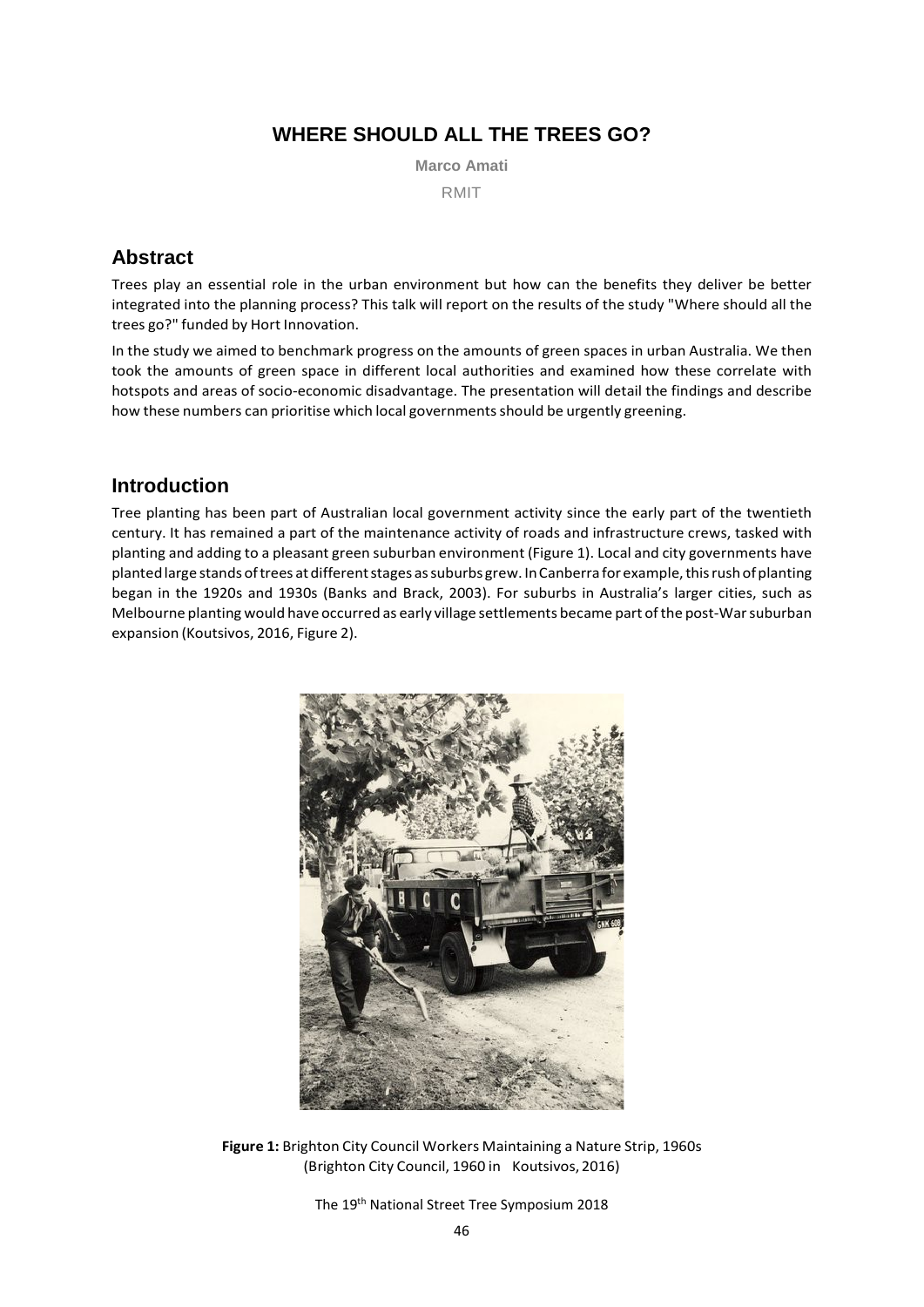

Decade

**Figure 2**: Number of Trees Planted Per Decade in Brighton/Bayside City Council (Koutsivos, 2016)

Yet, despite decades of investment in greening it is only in the last twenty years that Australian governments at different levels have started to realise the value of greening in general and tree canopies in particular. Notable milestones have included early calculations ofthe value of canopies using the DISMUT model in the early 2000s(Brack, 2016). They include the adaptation ofthe i-Tree suite oftoolsto Australian conditions and the first benchmark project to establish the quantity of green spaces in metropolitan LGAs (Jacobs et al. 2014).

In this, Australian Local Government Authorities (LGAs), State and Federal governments are following greening trendsinternationally. Urban greening was a priority for Singapore's Prime Minister Lee Kuan Yew even in the 1970s when urban development threatened to hamper economic prosperity. Initially started as a plan to bring rain and mitigate the effects of a drought, the plan later morphed into a complete physical, social and cultural makeover (Auger, 2013). More recently, the greening programs of large US cities such as Los Angeles and New York have gained attention and captured the public's imagination (McPherson et al. 2011). In the US, the signing of the 'Farm Bill' 2014 marked a watershed for urban forestry as it instructed the Forestry Inventory and Analysis program of the US Department of Agriculture to "implement an annualized inventory of trees in urban settings, including the status and trends of trees and forests, and assessments of their ecosystem services, values, health, and risk to pests and diseases" (Majewsky, 2015). For Australia the closest equivalent would be the Department of Infrastructure, Regional Development and Cities' National Cities Performance Framework (2017)<sup>1</sup> which includes 'Dwellings with access to greenspace' as a key performance indicator for 21 cities. As proof thatgreening benefits are widely recognized, greening such as the Highline in New York, is integral to the high profile revival of urban areas. It is of value to the point that it is starting to be seen as a problem, contributing to 'green gentrification' (Anguelovski et al. 2018).

Interest in measuring and monitoring green cover is likely to increase given common aims among different levels of government in Australia to achieve more eq uitable cities, adapt to climate change and improve liveablity. How are local governments performing in their greening work and what themes exist that enable or impede the roll out of further greening efforts?

The following describes the results of a 2017 study on 139 metropolitan LGAs to understand whether their greening efforts are increasing or decreasing the amount of urban greenery (Amati et al. 2017). The study also pointed out the amount of heat present in the LGA areas and examined the links between socioeconomic resilience and greening. Priorto publication, the results ofthe study were sent to individual LGAs.

<sup>1</sup> https://smart-cities.dashboard.gov.au/all-cities/overview

The 19th National Street Tree Symposium 2018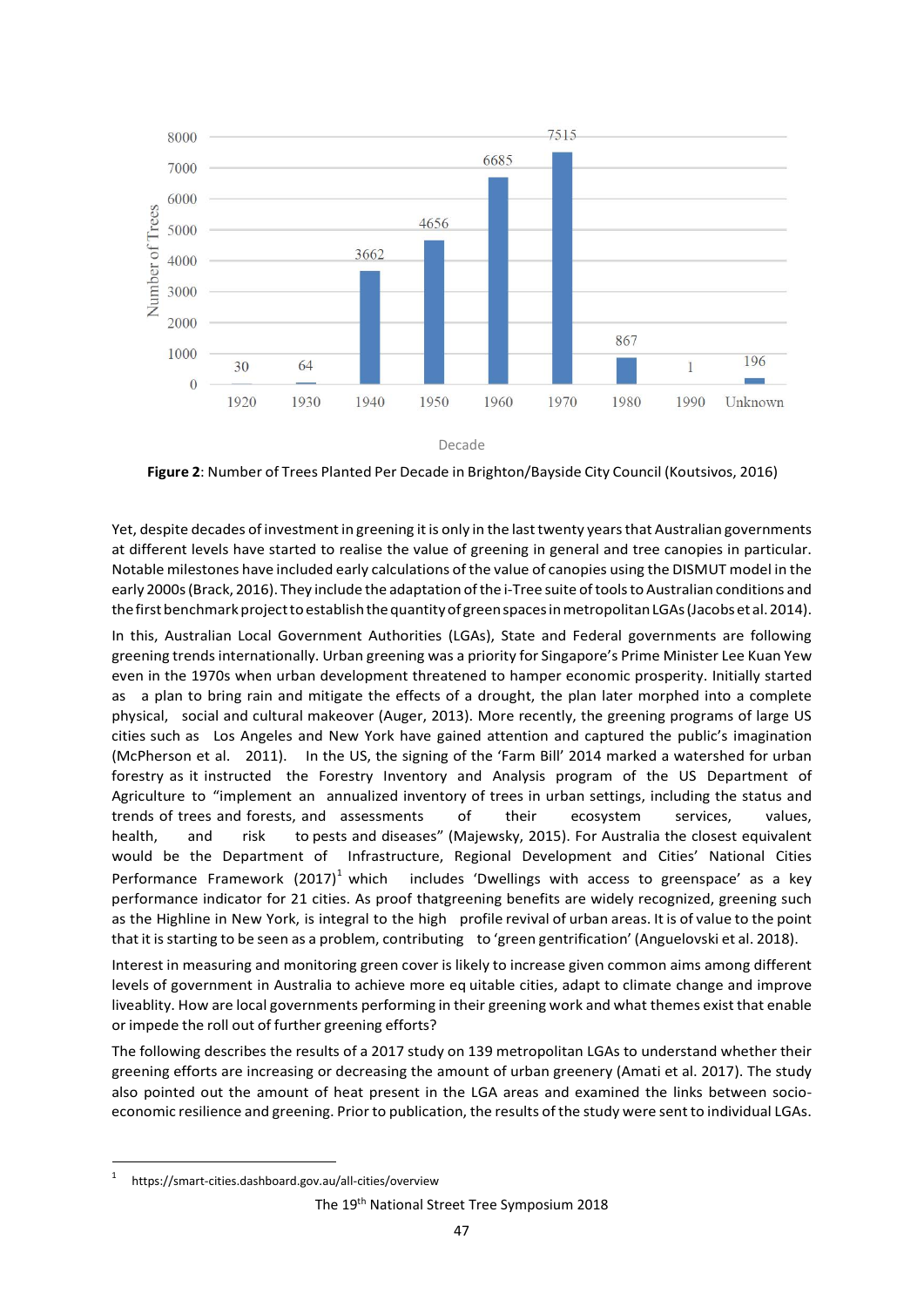These LGAs were invited to respond over the course of several months. The comments of the LGAs have been analysed by 2020 Vision to highlight LGAs' overall concerns about greening. These are presented below.

### **How are Australian LGAs performing in urban greening nationally?**

An i-Tree method was used to identify changes in canopy cover and other land uses. This method was successfully used by Jacobs et al (2014) and its limitations are well understood (Parmehr, et al. 2016, Kaspar et al. 2017). The method relies on satellite or aerial imagery and an operator's identification of land cover associated with a set of random points generated within fixed boundaries. This enables the users to identify the percentage of land cover categories within an area. In this case we used the fee for service provider Nearmap with coverage over all of the 139 LGAs.

In addition, we calculated land surface temperature from Landsat satellite data (Devereux and Caccetta, 2017). From this we were able to calculate the size and location of heat islands in our selected areas. Our identification of a heat island relied on:

Calculating the heat that is generated from urbanization compared to the heat that would have been present if the land use had been native bushland.

Of the heat identified in 1. which areas are significantly higher compared to other heat islands in the city? Because the extremes of temperature vary by city (e.g. some tropical cities have little variability) the heat islands were calculated for each city by identifying areas of heat with two standard deviations above the mean.

Finally the health and socio-economic data in the LGA was calculated using census data. This was combined with the heat and the loss of canopy cover to define an index of vulnerability.



**Figure 3:** National Change in Urban Forest and Shrub canopy cover 2008-13 to 2016

Figure 3 displays the loss of tree canopy cover and shrub canopy over the period. While the loss is greater than the overall gain it is important to note that for many LGAs the loss of canopy is substituted by a gain in shrub (or vice versa). This is because there are two types of LGAs that were used in the study (Table 1). One type is urban and in control of an urban forest estate that comprises street and park trees, albeit with significant exogenous forces that can reduce greening such as lot subdivision that falls outside of the planning system. In these LGAs we would expect that the agency and control of the LGAs to be a dominant factor in the increase or decrease of greening. Other LGAs are peri-urban or suburban but with large areas of National Park or other state lands that they have little control over. Some LGAs, such as City of Greater Bendigo include both. For these LGAs greening relies on embracing a broader suite of measures that includes coordinating with State agencies and landowners of large properties.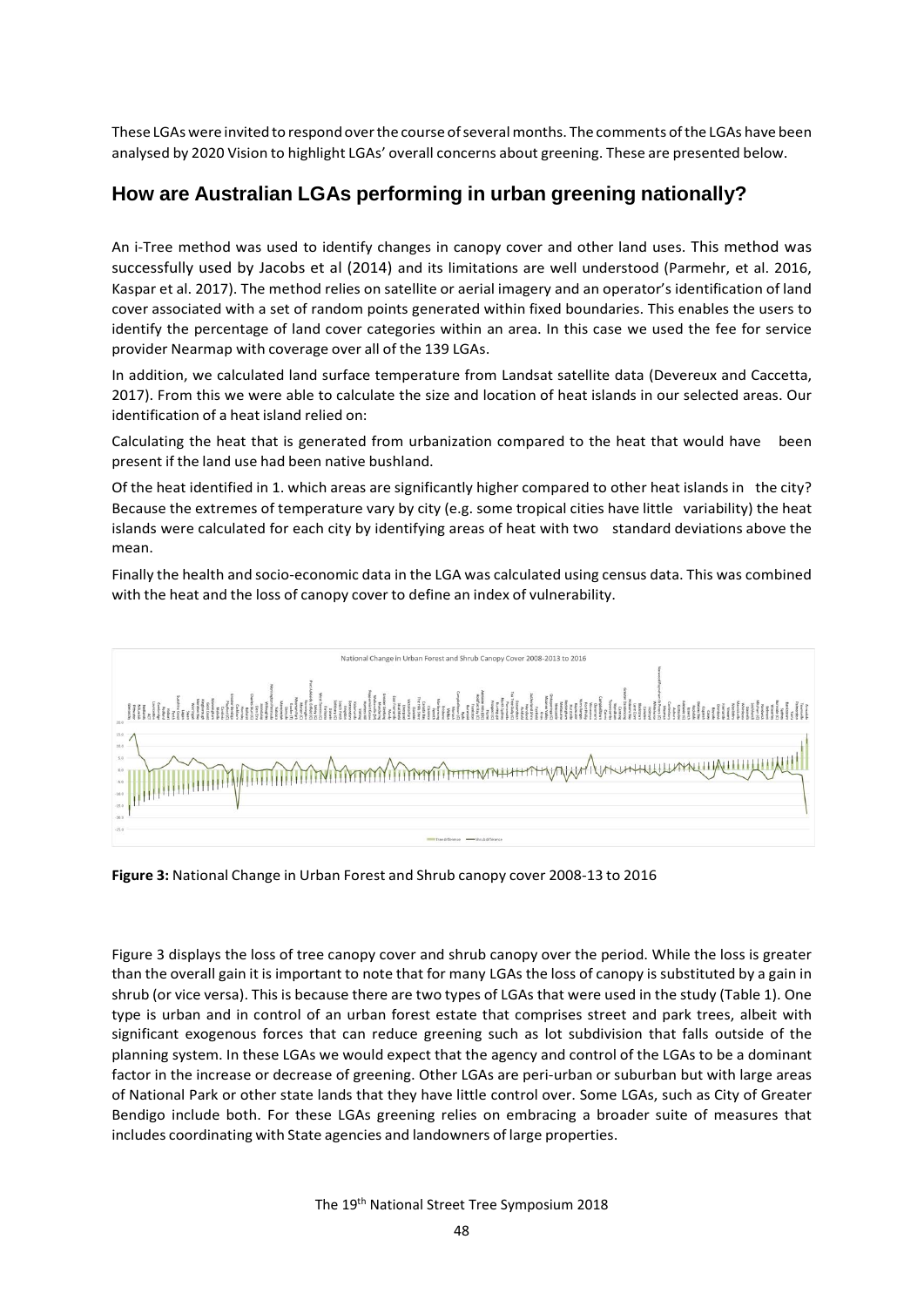| <b>Urban local governments</b>                                                                                                                                                                                                                                                    | Peri-urban / State Land                                                                                                                                                                             |
|-----------------------------------------------------------------------------------------------------------------------------------------------------------------------------------------------------------------------------------------------------------------------------------|-----------------------------------------------------------------------------------------------------------------------------------------------------------------------------------------------------|
| E.g. City of Port Philip (Vic), City of Marion (SA)                                                                                                                                                                                                                               | E.g. Pittwater (NSW)/Northern Beaches (NSW),<br>Vincent (WA)                                                                                                                                        |
| Techniques to increase or maintain urban<br><b>greening:</b> Planting programs; strategic planning;<br>control of removal of trees on private land;<br>subdivision control                                                                                                        | Techniques to increase or maintain urban<br>greening: Largely reliant on the actions of other<br>agencies, communication and effective<br>coordination with other agencies and large<br>landowners. |
| Exogenous factors that lead to a change in<br>greening: Subdivision; removal of trees by<br>homeowners; vandalism of street trees;<br>senescence after the post-War planting boom;<br>legislation outside of the jurisdiction of the LGA<br>(e.g. bushfire clearance legislation) | Exogenous factors that lead to a change in<br>greening: Natural forces that act on the urban<br>forest, as a forest: droughts, bushfire, senescence.                                                |

**Table 1**: A simple binary description of Local Governments and their ability to control urban greening

These large areas operate like natural forested areas undergoing natural cycles of dieback and regenerative growth. The number of LGAs in urban Australia that are reliant on natural forestry effects call into question the wisdom of tieing LGAs to a benchmark of performance. Nonetheless the challenge is significant as the data also reveal that 2.6% of total greenery was lost during this period (Figure 4)



**Figure 4**: Total loss of greenery 2008-13 to 2016.

Looking through the LGAs that have lost green cover there appears to be no consistent trend for where these losses are coming from. For example, the largest percentage of decreases are not happening in periurban or inner-city areas but are happening in all the States and in all variety of different LGA location. This green cover loss would therefore result from a variety of processes that range from legislation to reduce tree cover in the event of a bushfire; subdivision of large suburban blocks; consumer trends in housing towards smaller gardens; risk aversion of local governments towards trees and falling branches and green field development on the edge of urban areas.

Large temperature fluctuations occur within Australian cities where a hotspot can be defined as 10 degrees centigrade warmer than the norm. It is important to note that a 10 degree centigrade as calculated for this project may not represent the extra heat in one part of the city compared to another in the middle of the day or at night. Instead it represents the temperature at a given time in the morning. This means that on a 40C day a city's heat island, by our definition, will warmer up faster and cool down slower.

The 19th National Street Tree Symposium 2018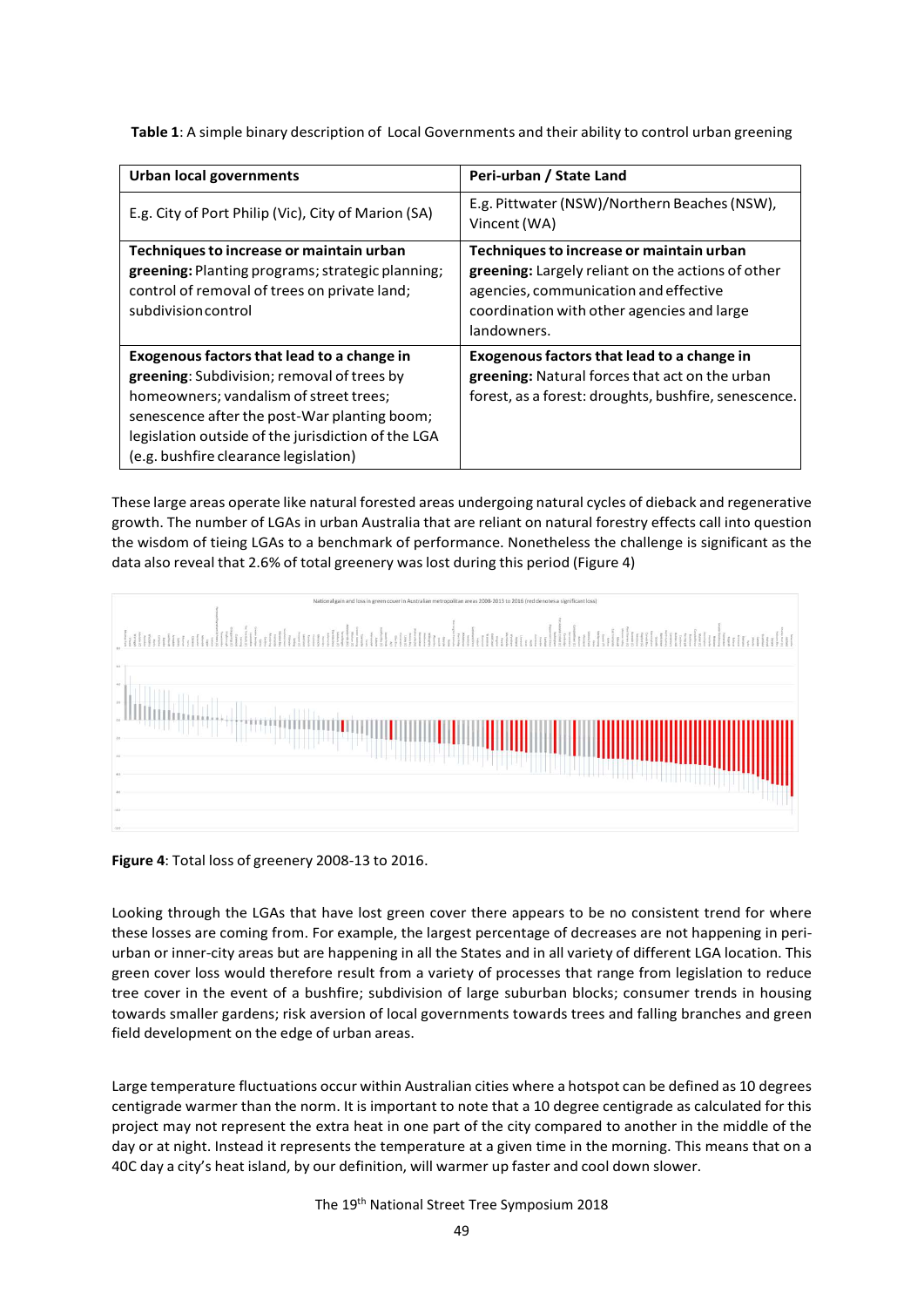In other words, the temperature isrelative. However, when considered in relative termsthe data are useful for strategic greening. For example, a single hot spot can cover large areas of a city. They are also associated with areas of socio-economic disadvantage. Breaking up patches of high heat anomalies such as through planting corridors should be a key component in strategic planning of green infrastructure in large metropolitan areas. These large patches form a stable area of heat in a city and may resist mitigating effects of wind when compared to smaller patches. Some areas of extreme heat anomalies exist in areas of relative socio-economic disadvantage, for example, in Sydney's West.

Overall the heat in Australia's cities can be considered to have the following properties:

- *Inside out heat islands:* The heat islands in the urban areas of Australian cities are generally less prevalent than in rural areas. This is because of the latter's inland location and the lack of irrigation on farmland. Thisis particularly evident in the case of Bendigo and Townsville.
- *A strong link between the affluent areas of towns and a lack of heat:* In some of the larger cities such as Melbourne and Sydney, the influence of national parks and also affluence can be seen. Melbourne's areas to the east are generally cooler than those to the West. In Sydney, the upper North Shore is cooler compared to areas to the South and West.
- *The impact of infrastructure:* The heat generated from large areas of infrastructure, such as ports, railyards and airports are evident in, Newcastle, Darwin and Sydney.
- *Heat continents not heat islands*: In Australian cities a single patch of heat island (or 'continent') can occupy large areas of the city. These large patches would form a stable area of heat in the city and may resist changes in wind and temperature more than smaller patches. A key task for strategic planning of green infrastructure would be to invest resources in planting corridors to break up these large areas.

### **What are local governments focused on in response to this exercise?**

All of the LGAs in the study were contacted by the 202020 Vision between June and November (2017). They were provided with a five page snapshot for their area that included a brief description of how to interpret the data, the methods used by the team and data. One of the pages gave the LGAs an opportunity to view their own position in terms of green space gain and loss compared to the State and showed them how vulnerable they were. Finally the LGAs were given two maps, one of hotspots and the other hotspots overlaid on an ABS map of socio-economic disadvantage identifying greening opportunity areas where the hotspot would intersect with an area of socio-economic disadvantage.



The 19th National Street Tree Symposium 2018 **Figure 5**: LGA response rate to "Where should all the trees go?" (N=139) (source: 202020 Vision, 2018)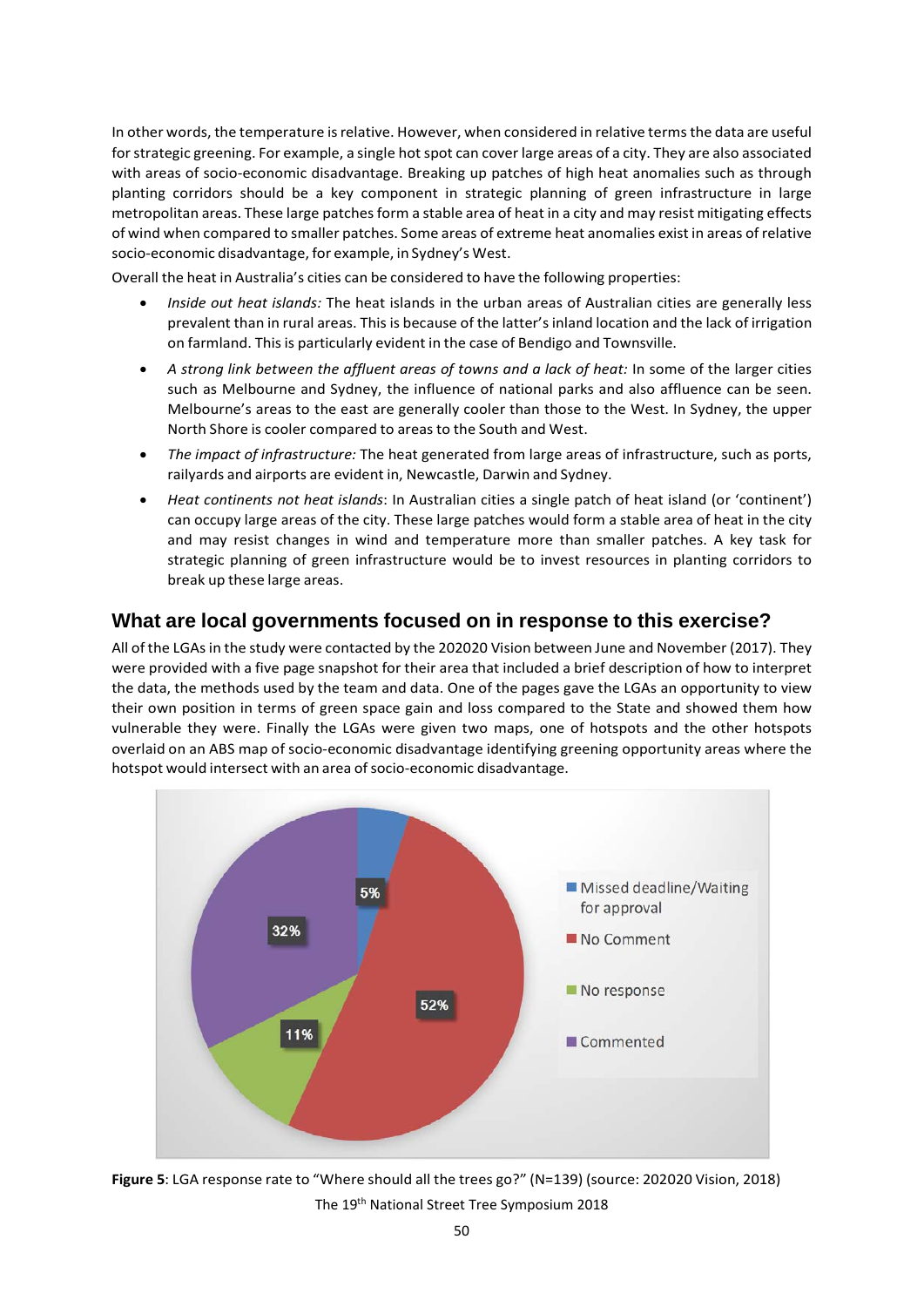A staff member in the LGA was invited to comment on the findings. 11% did not respond. Out of the 139 LGAs 32% responded with some information however the majority chose not to comment (Figure 5).

It can be assumed that the LGAs who do respond to the information are motivated by an interest in the area. They could either be interested in using the data, they could have data of their to compare against or they could have a criticism of the data gathering method. As such, the responses of the LGAs provided by the 202020 Vision exercise are useful for showing a snapshot of a variety of data gathering and benchmarking exercises around urban greening.

The analysis by the 202020 was conducted by reviewing the contents in all of the responses and sorting these according to themes. Figure 6 shows the frequency with which certain themes occurred.



**Figure 6:** Frequency of mentions from among the 45 LGAs who responded to the 202020 Vision exercise (source: 202020 Vision team)

The data show that the most important theme chosen by the respondents was the hotspots. Overwhelmingly, the exercise of identifying hotspots was thought to be useful. In some cases the LGAs commented that the hotspots accorded with their understanding (e.g. that hotspots were located on car parks and the rooves of warehouses). In others the LGA officers commented that the finding that the hotspots were located on rural land was surprising. In addition many LGAs pointed out that the amount of private land in their area prevents taking action on greening.

18 out of the 45 responses noted that they had already begun the process and had reached their own conclusions about where to green. Hotspots provided a direction for these. Some of these greening efforts were focused on aesthetics (e.g. creating a tunnel effect in certain streets), others were mainly about balancing the amount of greening in some areas compared to others.

A similar number (16) compared their own calculations of the amounts of tree and other greening coverage to the data by the RMIT team. The methods that were mentioned to collect data varied a great deal. They included techniques with a high level of precision such as LiDAR but which are also expensive to collect and process. They also included data bases of tree location and condition. LGAs had also conducted their own benchmarking exercise using i-Tree canopy.

The 19th National Street Tree Symposium 2018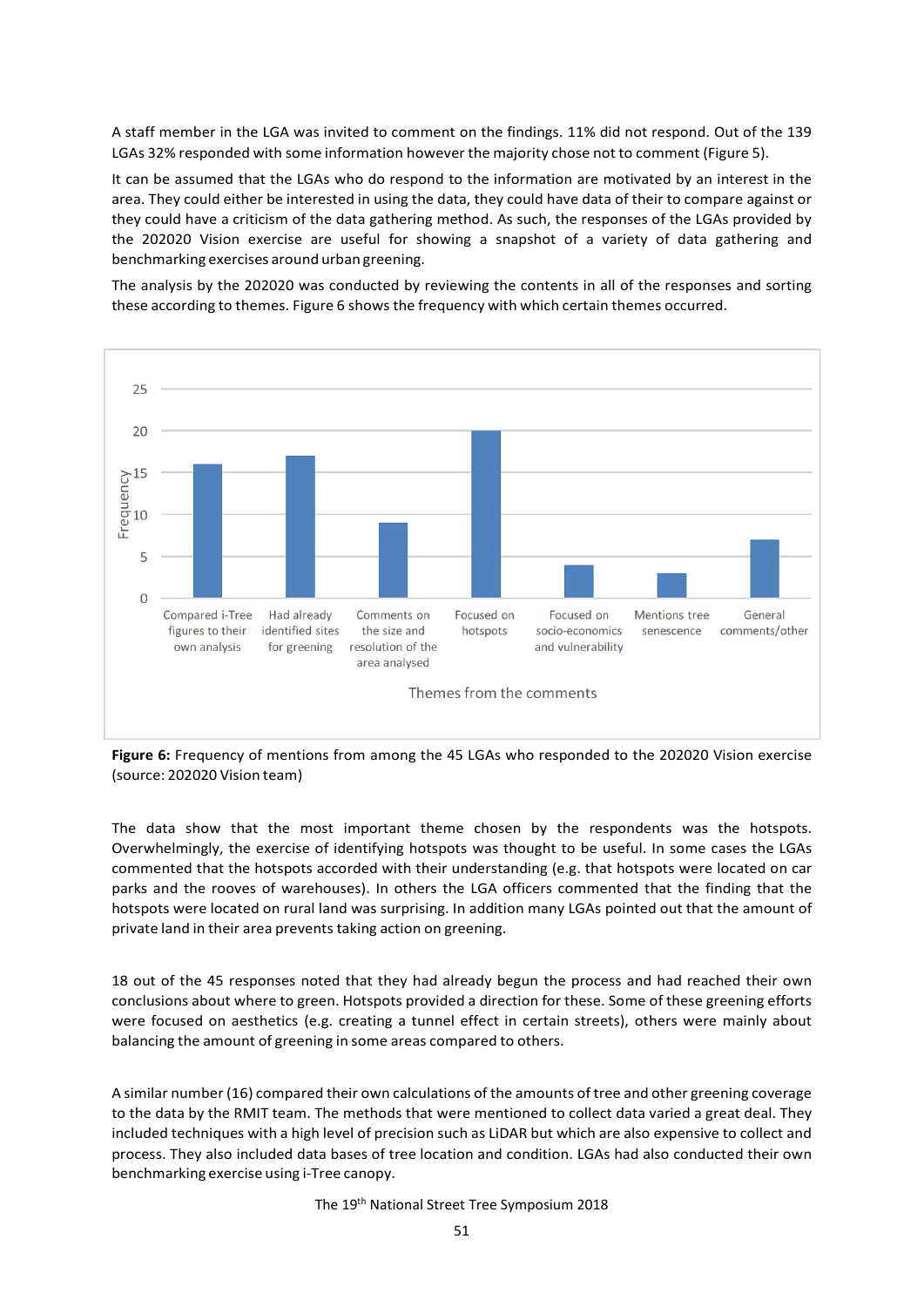One of the most important considerations for future benchmarking exercises is the scope of the area examined. In the period that was looked at 15 LGAs were in the process of amalgamating and 1 was in the process of splitting up. Furthermore, a significant number (9) commented on the size of the area that was looked at. This means that some of the LGAs are examining only their urban areas and some take the whole of the LGA into consideration.

Finally, it should be noted that it is interesting to see that greening to solve the problem of socio-economic disadvantage and vulnerability does not appear to be a serious consideration for many local governments.

#### **Considerations in selecting a benchmarking method for urban greening**

In conclusion, as local governments grapple with multiple pressures and greening becomes more popular and politically salient, what is the most appropriate method of benchmarking and monitoring green space in Australia's cities? This paper has described some of the challenges that are faced in trying to reach a stable and comparable benchmark. One of the major questions is whether the local government is a suitable unit for analysis. The National Cities Performance Framework uses cities but these are not represented politically. The challenges identified by the local governments also point to the difficulties that governance facesin greening.